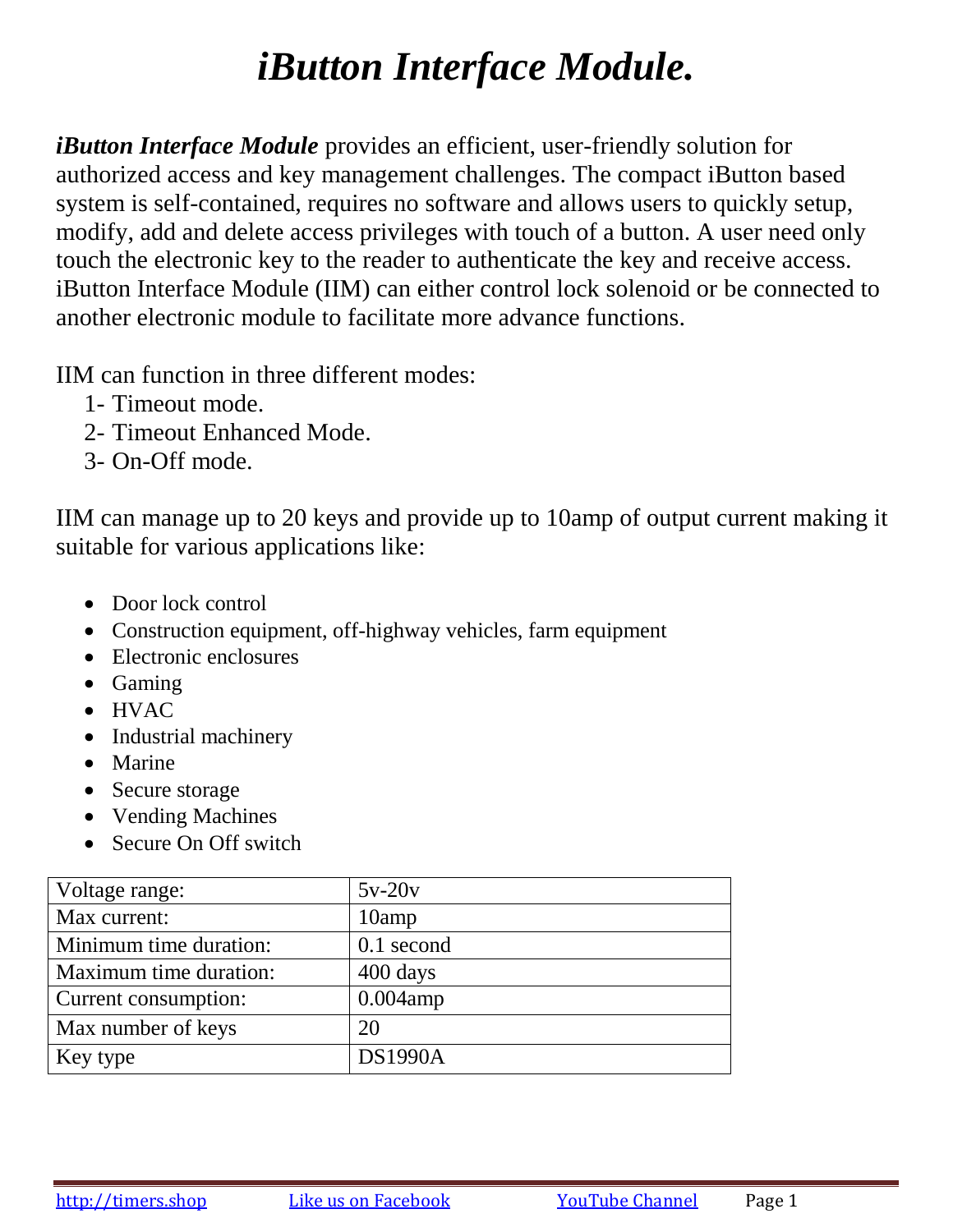

\*\*\* For up to date installation instructions and videos visit [www.bit.ly/timer20](http://www.bit.ly/timer20)

## **1. Please read the entire manual before connecting and using iButton Interface Module.**

iButton Interface Module consist of :

- $\bullet$  iButton Key 64 bit unique code user ID.
- Controller validates user key against stored IDs.
- iButton Receiver vandal proof iButton receiver.
- Buzzer provides key access and configuration feedback.
- $\bullet$  Buttons 1 and 2 optional buttons to manage mode and timeout setting.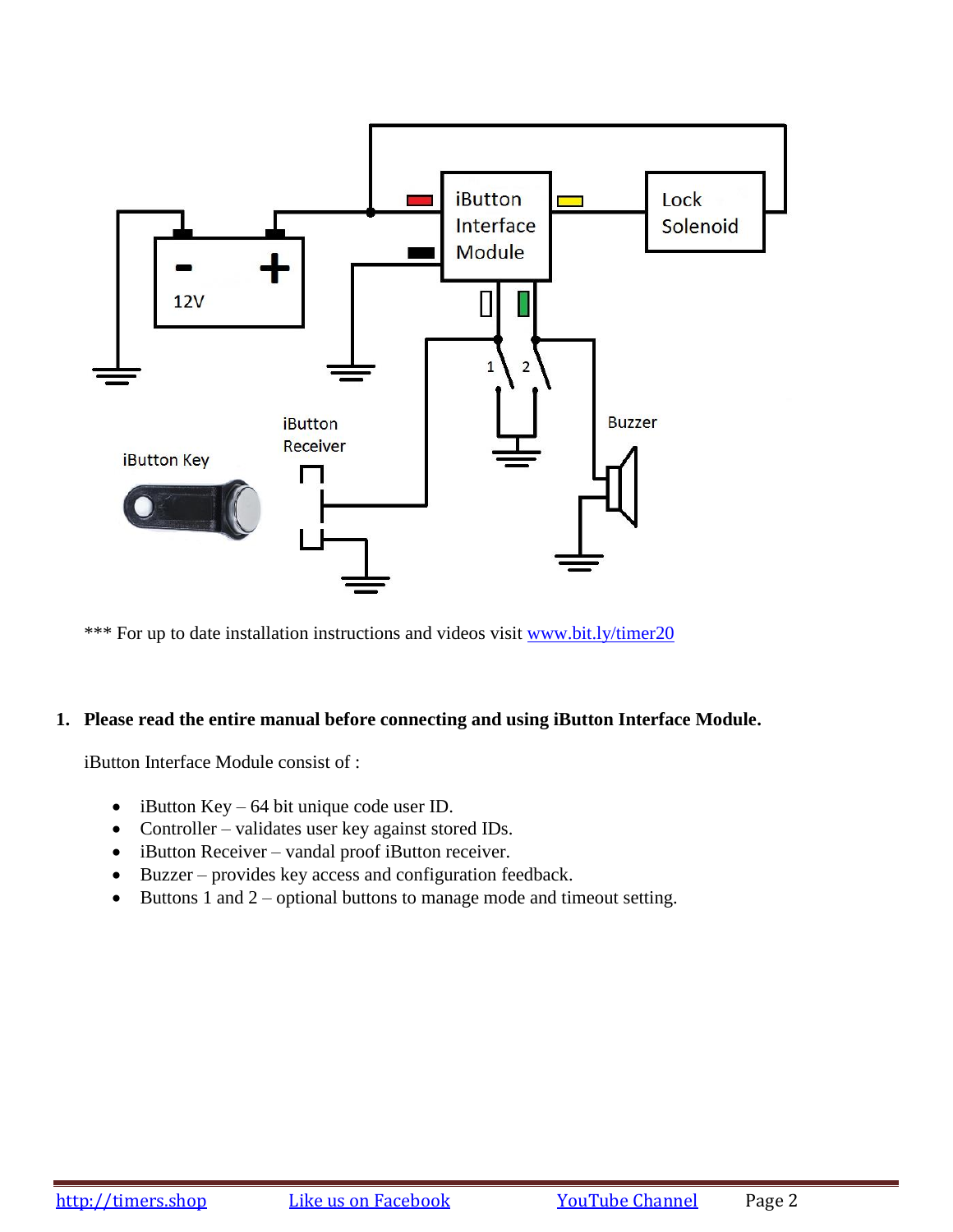## **2. Key management.**

During initial setup the first key enrolled becomes the master programing key. Master programming key will be used only to add or delete access keys.

- Initial touch of the key will produce long beep which indicates successful register of the master programming key.
- Next touch of the master programming key will produce an increasing frequency melody which indicated starting of the programming mode.
- An un-programmed key connected to the iButton receiver while in programming is added to the valid key list and confirmed with a single beep.
- A programmed key connected to the iButton receiver while in programming is deleted from the valid key list and confirmed with the double beep.
- Another touch of the master key ending the programming mode which is confirmed with a decreasing frequency melody.

If the master key is lost then full reset of the unit has to be performed. See unit full reset procedure below.

## **3. Understanding iButton Interface Module modes.**

## **TIMEOUT (Default mode)**



Timeout mode allows the user to activate output every time the key is authenticated. The time *t* is set from the factory to 2 seconds which works great with electronic solenoid locks. The time can be changed and set between 0.1sec and 400 days depending on the timeout needs.

## **TIMEOUT Enhanced mode**



In Timeout Enhanced mode not only user can activate the output with preset timeout but second application of the key, while output is active, will deactivate the output and reset timeout. The time *t* is set from the factory to 2 seconds which works great with electronic solenoid locks. The time can be changed and set between 0.1sec and 400 days depending on timeout needs.